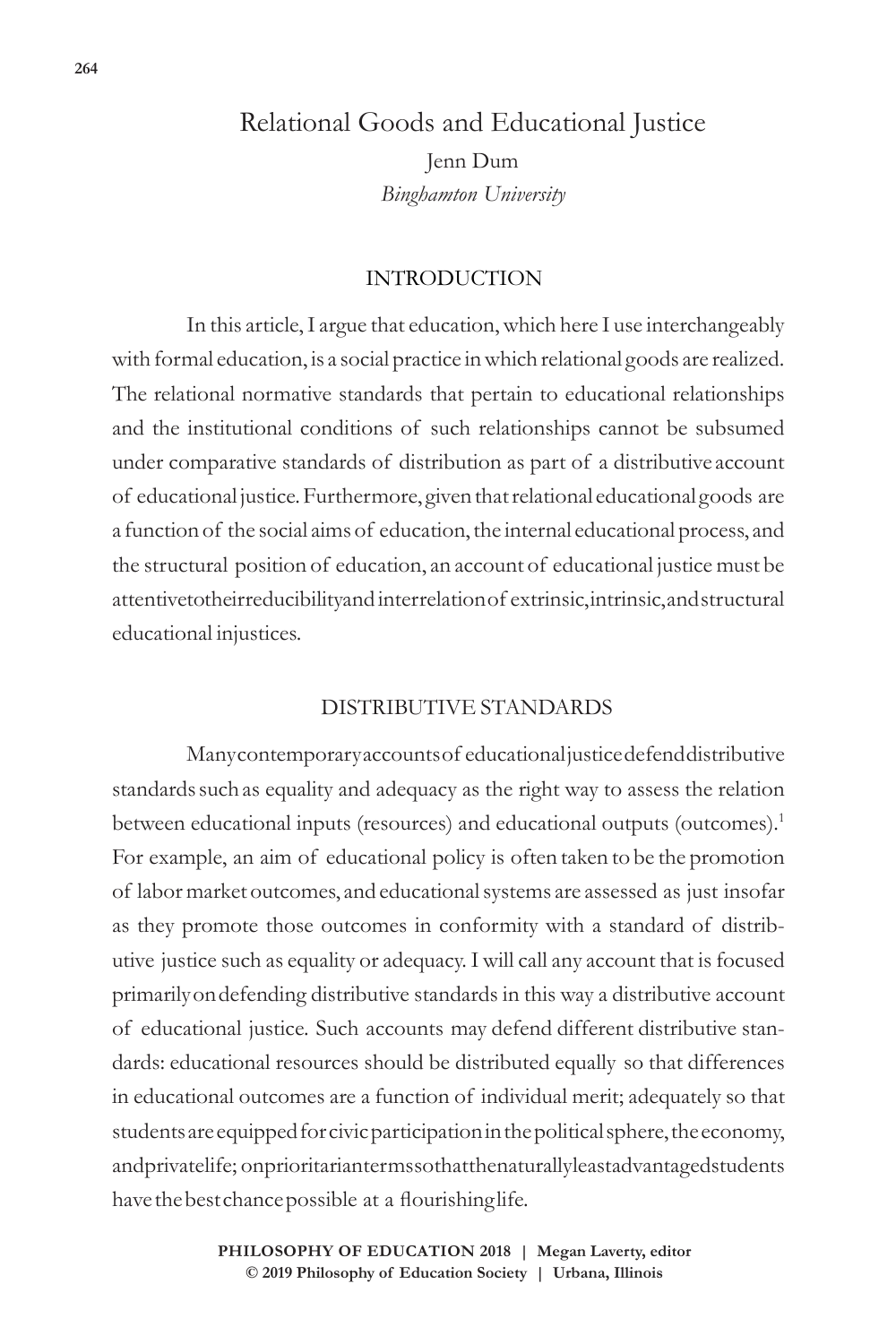Such accounts of educational justice, to make such prescriptions about education, must also assume that it is possible to understand how education brings about educational goods according to the right distributive standard. Otherwise, the standards of distributive justice defended by such accounts would not be salient indicators of educational justice on the terms of the accounts, namely, as conducive to the educational outcomes that are thought to be a function of educational resources. Even if such an account includes other non-distributive standards of justice, the relationship of those standards with distributive principles must be clarified in order to avoid implicitly conceiving of education as a distributive mechanism.2

An account of educational justice should articulate the terms on which educational institutions are assessed. Such an account therefore ought to account for the social aims of education and its distinct institutional value; formal education is not a means to certain outcomes, nor an arm that serves other social institutions. For example, there is reason to think that other social institutions cannot reliably contribute to individual development in the ways that formal education does.3 Education works through relationships, and the norms that shape educational practices are influential in shaping individuals' development in a more basic sense than the promotion of skills and learning outcomes. Individual development is also a matter of developing perspectives on oneself and on the social world one is a part of.<sup>4</sup> Formal education's influence over aspects of individuals' personality such as cognitive skills, motivation, the ability to participate in communities and political movements, and awareness of one's relations to others across diverse, global contexts, even has a bearing on the way that other social institutions are organized and the requirements for participation within institutional practices.<sup>5</sup>

So, although distributive outcomes, such as the adequate or equal attainment of educational credentials, are a concern of educational justice, educational practices are not merely a means to such ends and should not be assessed as such.<sup>6</sup> This is especially salient given that many practical discussions about educational policies and institutions center on resources and costs.7 Although the distribution of educational resources is a concern of educational justice, the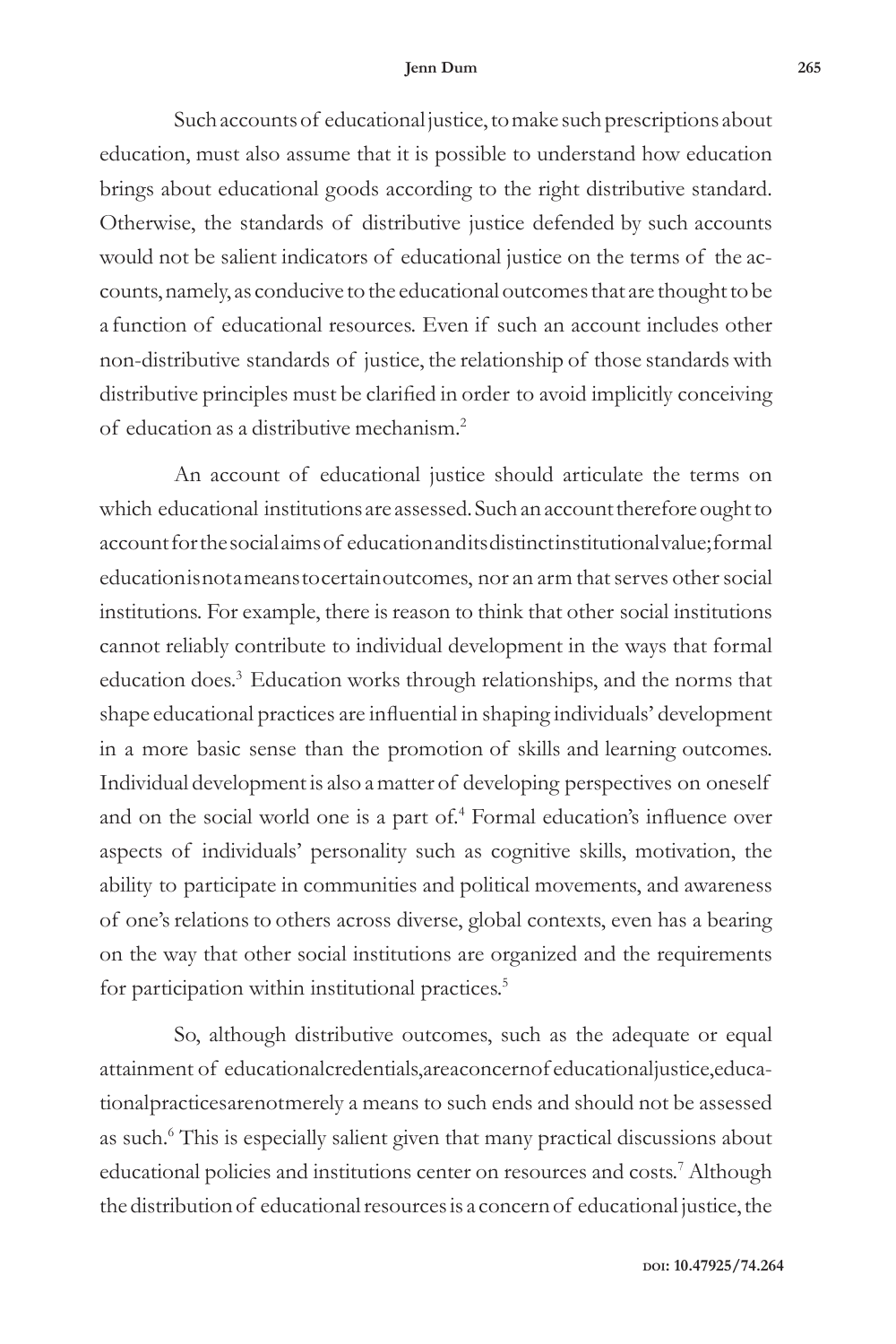justification of any standard of educational justice depends on its intersection with the extrinsic, intrinsic, and structural aspects of educational institutions—not merely its furtherance of outcomes. I shall argue below that relational standards of educational justice are better suited than distributive standards for engaging with such non-distributive facets of educational justice because they pertain to relational educational goods.

## RELATIONAL GOODS

In this section, I distinguish between distributable and relational goods. Education is a social practice that works through the developing and sustaining of relationships; some of the goods of education are relational and thus not distributable. Furthermore, some standards of educational justice pertain to the relational goods made available within formal education.

Ice cream is a distributable good. If we have five people in a room and a quart of ice cream, we can distribute a part of the quart to each person. Once it is distributed, it becomes possessed by each person, and it is possible to redistribute the ice cream after the original distribution. We can formulate comparative standards of justice to articulate how the ice cream should be distributed and decide when the distribution has reached that standard of justice. Perhaps every person should get an equal amount; or we should prioritize the hungriest person, or the most deserving person. It is possible to distribute the ice cream in a way that satisfies such comparative standards, or to use a procedure in order to satisfy those standards. We could therefore realize some state of affairs that is normatively justified on comparative terms—for example, a state of affairs in which everyone is equally well-off, or adequately so, or equally able to earn and enjoy a lot of ice cream.

Authority, on the other hand, is a relational good.<sup>8</sup> Insofar as one has authority, one exercises and benefits from it in relationships. Authority does not exist independently from an interaction between two people and it is implicated with other interpersonally recognized features in a relationship, such as one's gender or social status.<sup>9</sup> As something that individuals recognize and respond to in their relationships, authority influences what the relationship is like, and how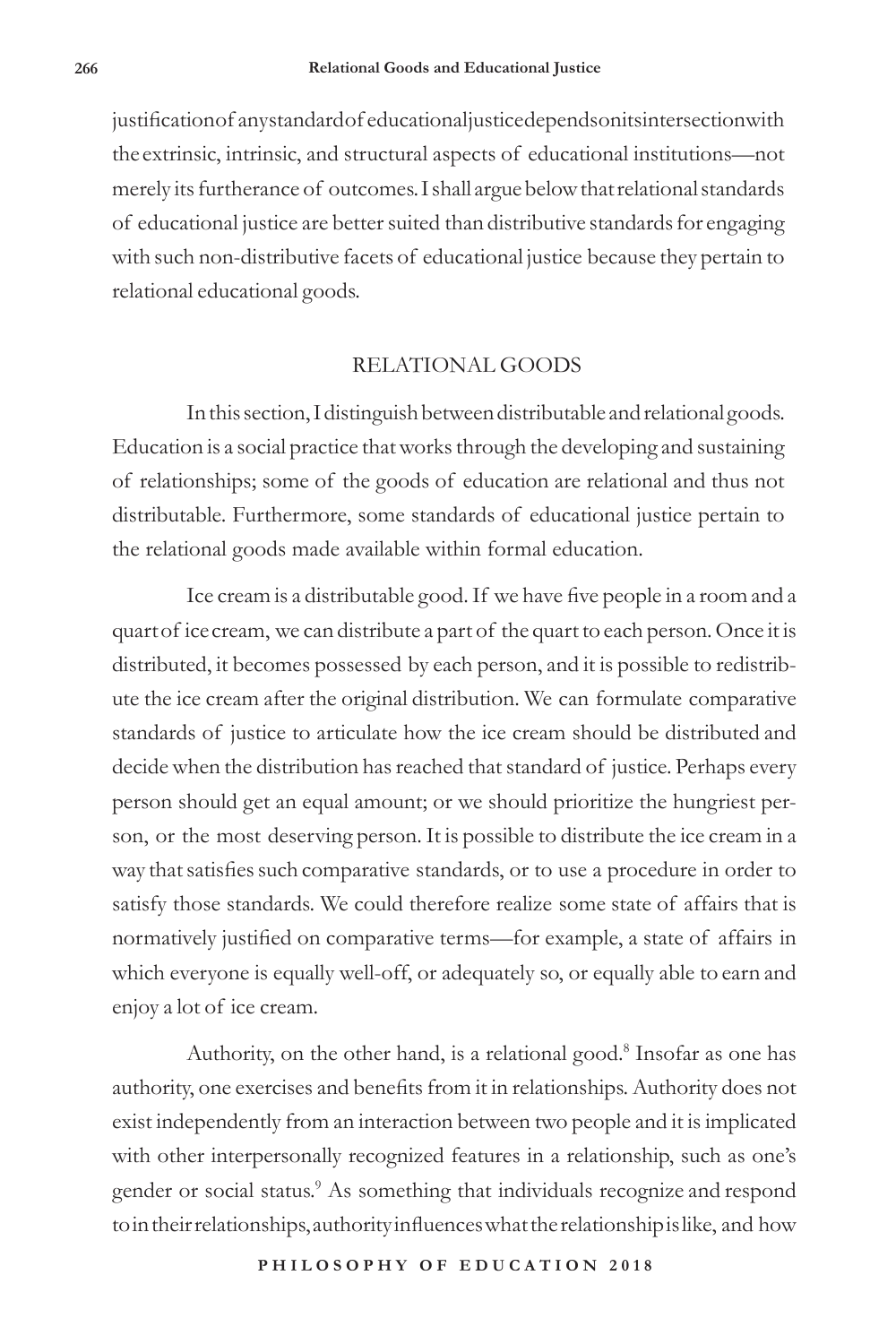they may benefit from being in the relationship. Whether authority is conducive, for example, to educational goals depends on how it is exercised and the particular needs of students. In an educational relationship, the authority exercised by teachers and students can empower students, belittle them, motivate them, challenge them, or support them—all of which have further implications for those students' development in that relationship and in future relationships.<sup>10</sup> Even if one could try to distribute authority, for example, by equally distributing roles and responsibilities among people, this is still different from "giving" authority to them because whether the authority is actually equally shared among those people depends on the shared recognition of authority among them in their relationships. Furthermore, authority is interpersonally meaningful and beneficial in ways that are impossible to simply distribute.

Authority contrasts with ice cream, then, because ice cream can be distributed to people who passively accept it according to different distributive standards. Each person can possess different amounts of ice cream (for better or for worse), this distribution can be recreated among many different relationships, and the possession of the ice cream can subsist regardless of changes in those relationships. Authority, on the other hand, is a relational good that one only possesses as part of relationships. It thus cannot be distributed to people separately as passive receivers removed from their relationship and its substantive social context. How one "possesses" authority will differ across relationships, and changes in those relationships will affect relations of authority within them. Some people may have more authority than others, and this may be better for them, but it is not possible to redistribute authority in the way that ice cream is redistributed. If there are ways to change the "distribution" of authority in any given relationship, doing so is a relational matter that is contingent on substantive features of that relationship's context and the people within it.

So, the relational goods arising, and made available, within different relations of authority—its motivational force, its role in personal development, its support of social order—differ from goods that could be distributed independent of such relationships. The normative standards we use to assess the availability of relational and distributive goods should be sensitive to such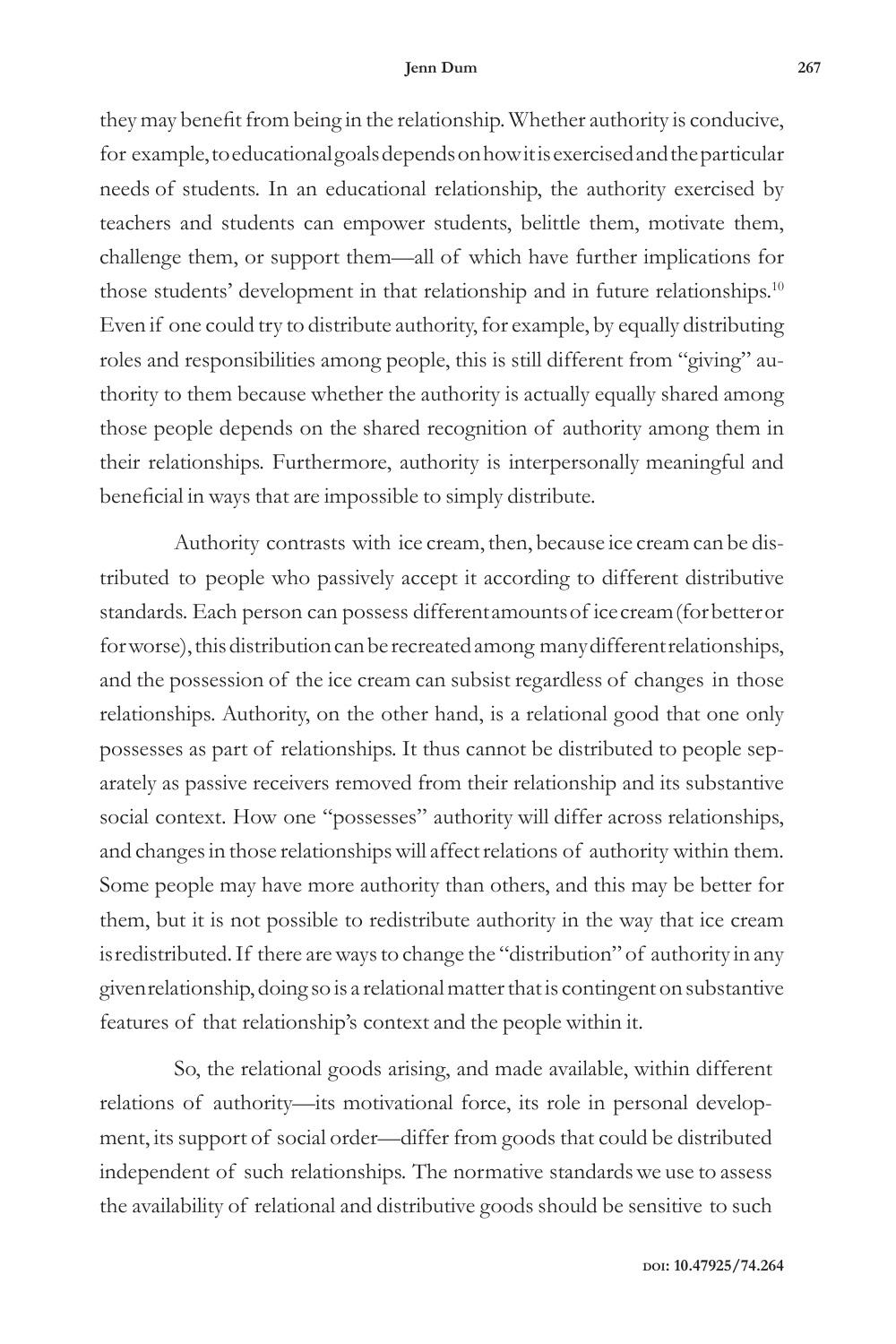differences, moreover. Because each person possesses part of the ice cream individually, we can make sense of a distributive standard that tells us how much ice cream each person should possess. Such a standard will be comparative in nature because it compares the possession of different persons. In comparative terms, I can get more or less ice cream than another, and adjusting distributions might make the state of affairs more or less just.

Misapplying comparative standards to a relational good such as authority, however, misconstrues the goods of authority as things that individuals possess separately and that can be redistributed among them. It is possible to compare different relationships and judge that one relationship has a better authority relation than the other according to some normative ideal, but this comparison could not serve as the basis for "redistributing" authority between different relationships. Authority cannot be given to any one person as a passive recipient because it only exists within relationships, and how individuals will experience and benefit from authority depends on substantive features of the relationship, its aims, and its context.

The standards of assessment that are implied by relational goods are relational standards of interaction and the institutional conditions of these of interactions; such relational normative standards do not prescribe a certain outcome that conforms to comparative standards of distribution. Relational standards, for example, call for relating to another person in a certain way, such as on terms of respect.<sup>11</sup> Such a relational standard is justified on grounds other than its usefulness for promoting distributive outcomes. Self-respect is a way of viewing oneself as a person with rights and responsibilities towards others. Insofar as every person is entitled to the good of self-respect, they are entitled to be treated with respect by others and to have this institutionally sanctioned with laws and rights; they are entitled to certain kinds of relations with others that are the condition of them coming to respect themselves, and to exercise the value of respect in relation with others.

Formal education does in some ways produce comparative, measurable goods: credentials, skills, behavioral habits, and cognitive abilities can be possessed by individuals independent of their relationships with others. Insofar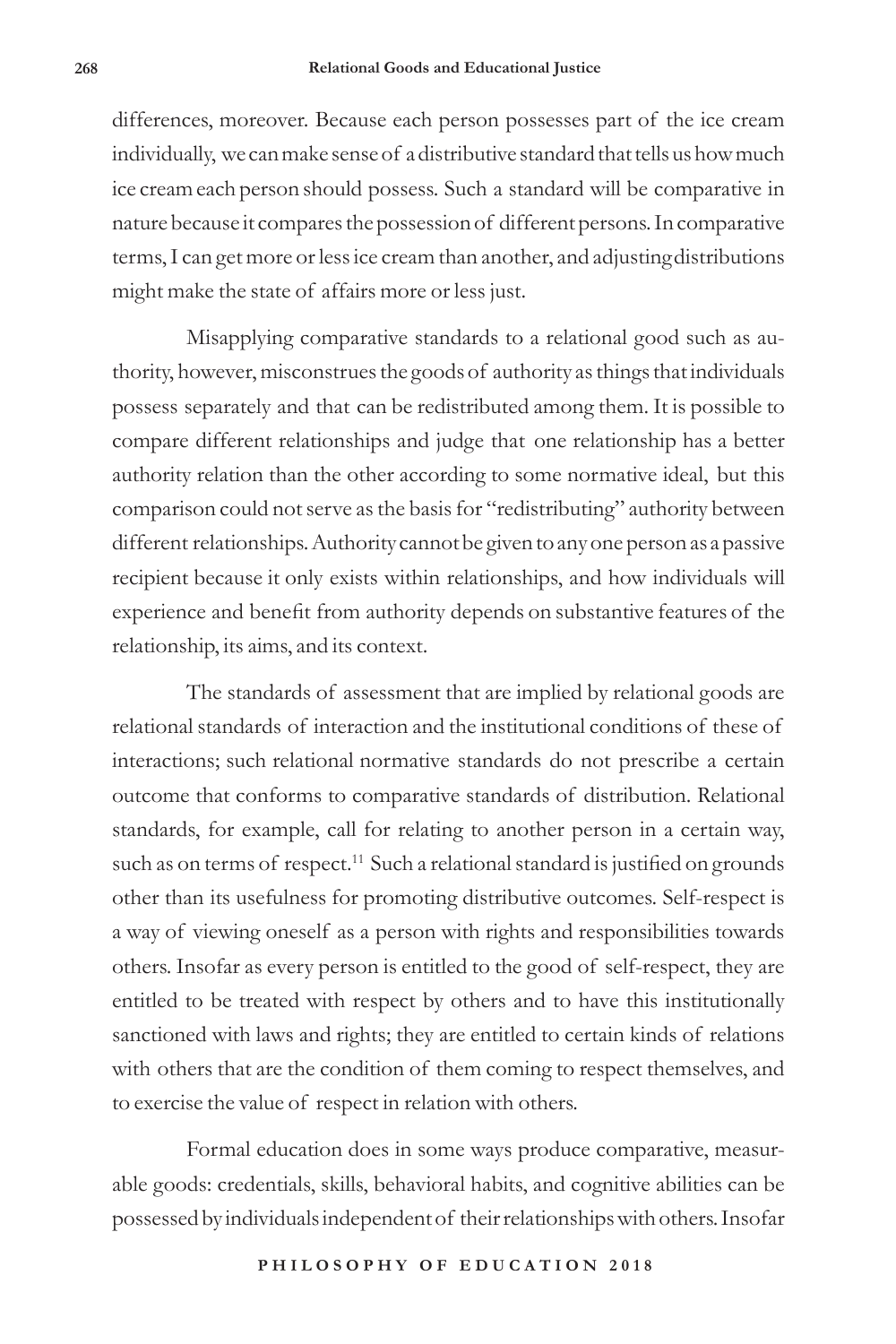as those goods depend on resources, moreover, we can justify different educational resource distributions according to comparative standards. But there are relational goods that arise within educational relationships: self-confidence and self-esteem,<sup>12</sup> as well as the abilities to empathize,<sup>13</sup> trust,<sup>14</sup> provide and respond to reasons,<sup>15</sup> communicate and listen to others effectively,<sup>16</sup> and relate meaningfully with others.17 These relational goods, which often take the form of dispositions and interpersonal skills, are something that individuals themselves develop, but they develop them in relation with others and the value of their exercise is grounded in relationships.

So, since formal education has an influential bearing on individual development, and this is a distinctive aim of educational institutions within a just society, educational justice needs to account not only for the comparative goods of distributive justice, but also for relational normative demands. Individual development into one's stance as a person cannot be divided up and allocated; it rather entails the realization and exercise of relational goods. The relationships made available within educational institutions, and the terms on which such relationships proceed, influence individuals' development within those institutions. Distributive standards, which are comparative in nature, do not apply to the relational goods of educational practices. The value of a relational good, and what it is, is intricately bound up with the relationship in which it arises and is not possessable independent of that context. Hence, standards of educational justice should not only be articulated in comparative terms as they apply to the distributable goods of education because such relational goods are an important part of what education does and should do.

# INTRINSIC, EXTRINSIC, AND STRUCTURAL INJUSTICES

Above, I argued that educational justice must account for the value of relational educational goods. In this section, I argue that such relational educational goods are a function of the social (extrinsic) aims of education, the internal (intrinsic) educational process, and the structural position (social context) of education. Given that these three considerations have a bearing on the kinds of relational goods that are made available to individuals within formal edu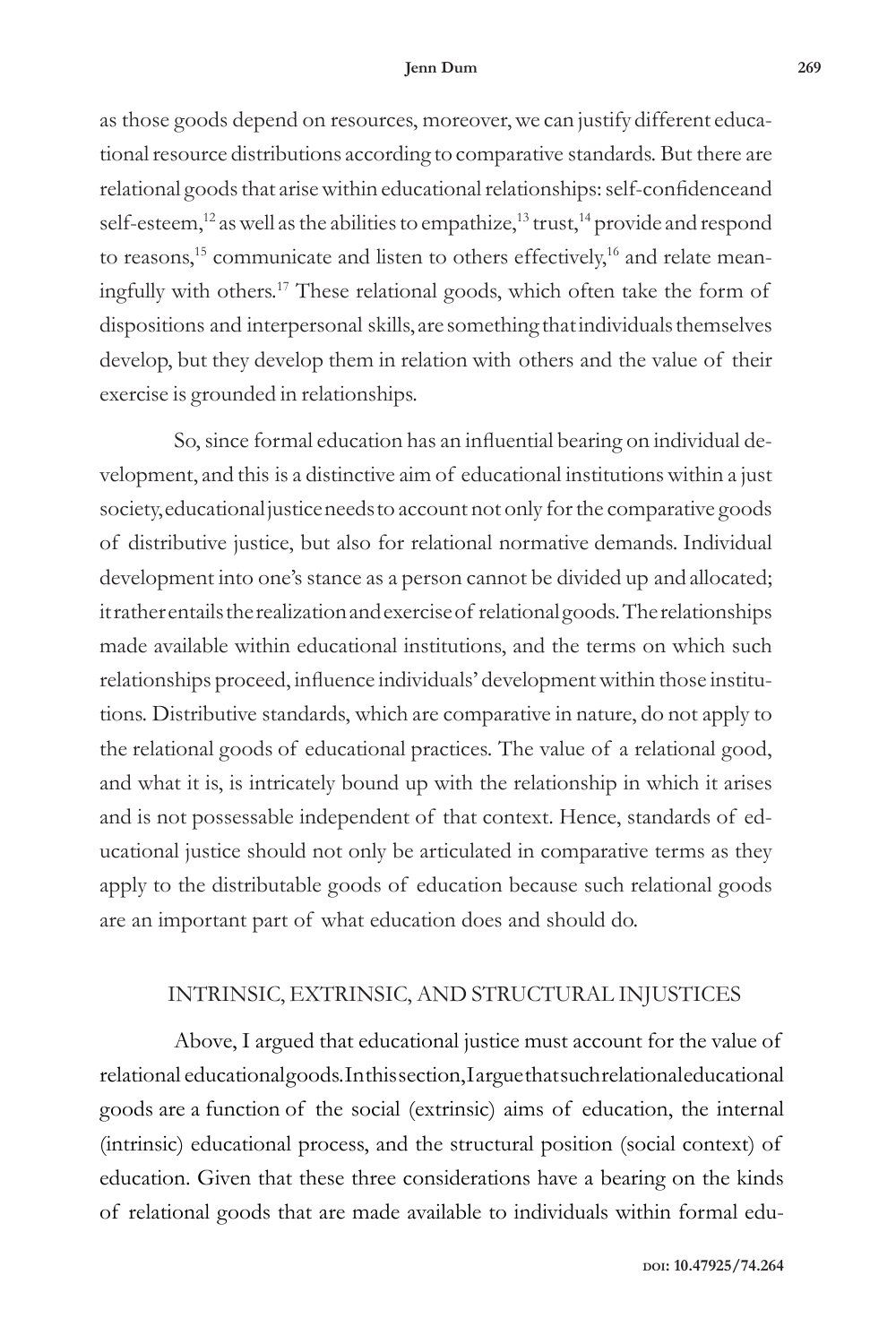cation, educational justice therefore must be sensitive to the irreducibility and interdependence of extrinsic, intrinsic, and structural injustices.

The social aims of education include things such as labor market outcomes, civic competencies, and cognitive skills. Educational policies are often designed to promote such aims. Although education does serve a number of instrumental ends which may be an essential part of a just society, not all educational aims are extrinsically justified, and educational institutions do not merely exist to serve other institutions' aims. To the contrary, the realization of intrinsic educational aims has a bearing on the nature of other social institutions, how individuals interact in them,<sup>18</sup> and, for example, whether individuals can support inclusivity as participants in diverse communities.<sup>19</sup> It is an extrinsic injustice if extrinsic aims are imposed on educational institutions a means for outcomes that compete with students' educational development and other intrinsic aims of education. For example, insofar as testing is used to satisfy extrinsic aims by sorting students into career paths in a way that impedes educational aims, the imposition of testing on a school is an extrinsic injustice.<sup>20</sup> This is the case even if having a testing regime would lead to more egalitarian socioeconomic outcomes; students could become better earners by becoming more passive, obedient, and less focused on the pursuit of subjects that they find intrinsically valuable and interesting.

Furthermore, there are intrinsic educational injustices when the internal aspects of educational practices impede educational aims. The internal educational process itself includes all the aspects of educational relationships, classrooms, and school structures that are explicitly, and implicitly, a part of the educational process. Understanding the intrinsic features of educational practices that are compromised by testing requires engagement with the internal aspects of testing. The imposition of testing is an intrinsic injustice insofar as this puts teachers and students in the roles of test score maximizers, which in turn disrupts the educational development of students, the flexibility of teaching, and the extent to which the curriculum is conducive to skills, experiences, and forms of knowledge not served well by testing. These internal effects on education, moreover, are not reducible to, even if they are interdependent with,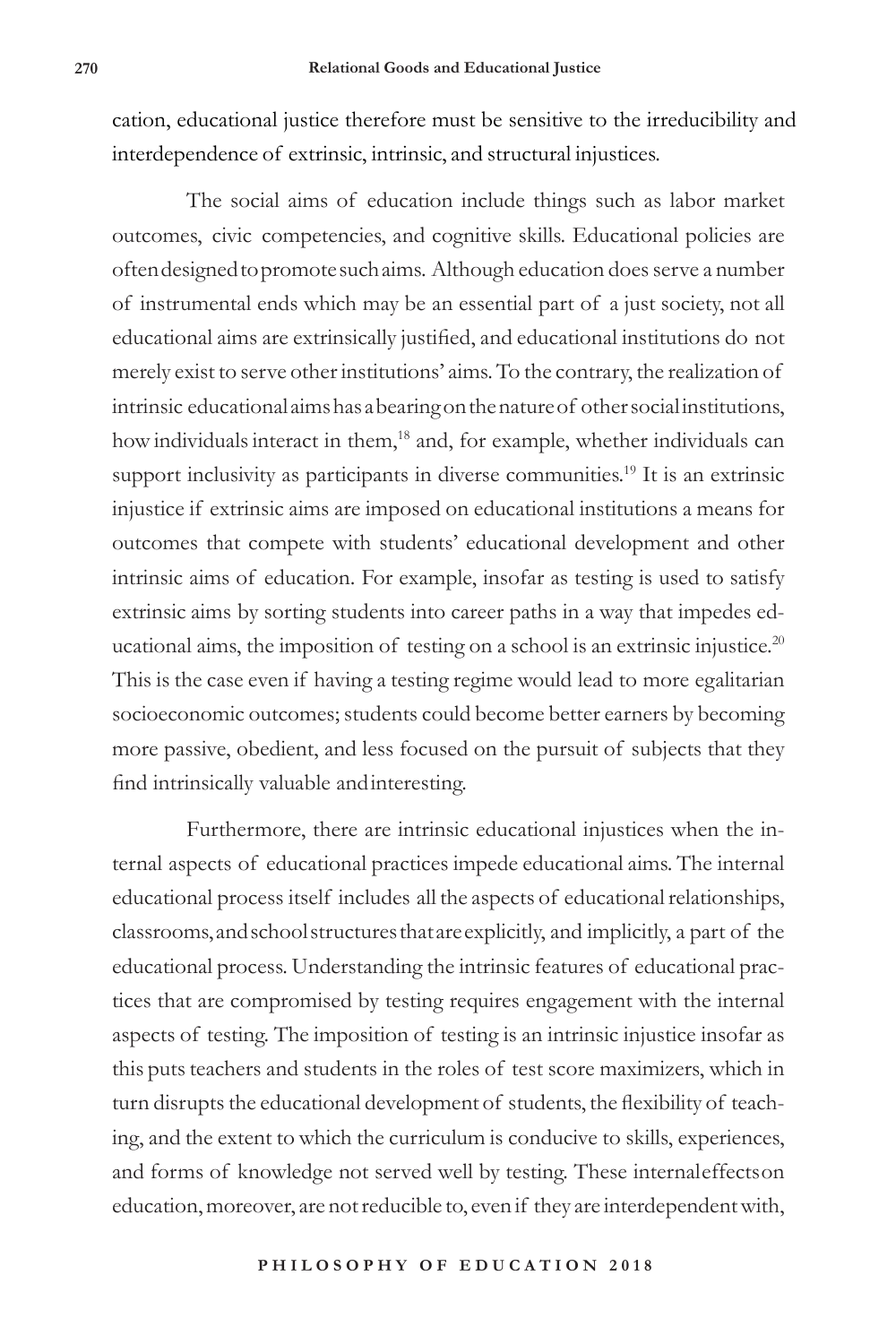the ways that the imposition of testing is justified in terms of extrinsic aims. Education provides conditions of self-development and the acquisition of autonomy, the ability to express oneself, and the abilities to empathize, learn, and reason with others, for example. Even if such development is extrinsically valuable, and conducive to extrinsical ms, it is intrinsically important for education, too, and it is not merely a function of educational resources.

Apart from one another, moreover, intrinsic or extrinsic injustices may also be implicated with structural educational injustices. The structural position of education includes the larger social context in which such formal education takes place, and the features of that context—cultural diversity, economic structures such as an industrialized market economy, and social challenges such as poverty, racism, and sexism. Injustices within the larger social structure can become manifest within an educational institution and constrain the internal aspects of educational practices. For example, the inability of teachers to relate to and motivate their students could be a manifestation of cultural, class, and racial segregation within society, and a school's adherence to gender norms could stem from and reinforce gender inequalities.<sup>21</sup> If testing as a tracking device is used to sort students along class lines, it can also reinforce injustices faced by already disadvantaged groups of students.<sup>22</sup> Although structural injustices can be implicated with the imposition of extrinsic aims that, say, correspond to the aims of one dominant social class, and are manifest within the internal aspects of educational practices, structural injustices are not reducible to extrinsic aims nor internal features of education. Nor are the relational manifestations of the structural position of formal education themselves merely a function of how educational resources are distributed.

An example can help to further illustrate the irreducibility and interdependence of such injustices. In school, Sarah does not learn how to read at a high level despite her potential to and her interest in reading. This is impedes her access to many relational goods of education, such as increased self-esteem, the ability to read more books and discuss them with others, satisfaction at having reached this goal, and motivation to pursue more educational goals. This is an extrinsic injustice if it results from an institutional focus on teaching content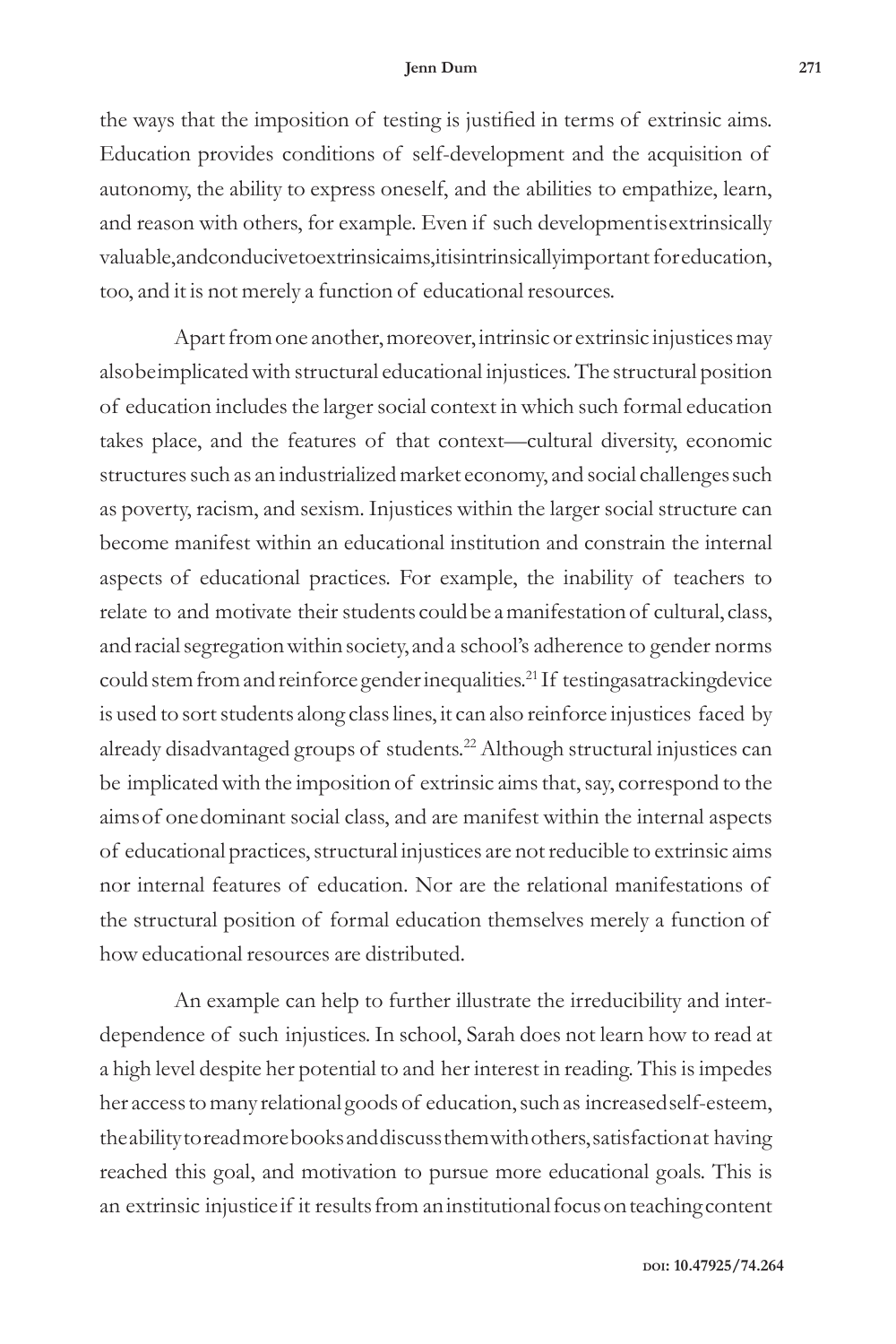on standardized tests that are designed to further students' extrinsic economic aims. This is an intrinsic injustice if it is due to a lack of internal school opportunities for students to develop and pursue their interests in reading together. It is a structural injustice, too, if the teacher was unable to reach Sarah because of class barriers between them, or if the school is set up to treat working class students who don't have job prospects that require high levels of reading as if they should not work on such a skill. There may also be structural barriers that keep her parents from influencing what happens in the school and communicating with teachers about her needs. All of this may also be implicated with issues of structural racism within the society at large, and the perpetuation of racial inequalities through educational policies.

Addressing one of the injustices would not automatically solve the others. If an account of educational justice only assesses extrinsic injustices, it can overlook intrinsic injustices. If someone happens to get a high paying job despite not having their interest in reading supported within school, there is still an intrinsic injustice. If a school uses a harsh regime of punishment to motivate low-income students to achieve educational outcomes, but thereby reinforces rigid class differences in access to other intrinsic educational aims such as the development of self-respect and personal autonomy over one's own educational goals, a structural injustice is reinforced despite extrinsic economic successes. If a student develops into their own interests and does not happen to gain a lot of money in the labor market, there may be an intrinsic success that should not be overlooked for the purposes of addressing what may be an extrinsic injustice.

Such injustices are also interdependent; they work together and reinforce one another. Sarah may lack motivation to learn how to read at a high level if she is unable to relate to her teachers in a meaningful way, or if she is thought to lack the job prospects that others do because of her class, gender, or race. Her development as a person, her self-esteem, and personal interests, may be stunted by such structural injustices, especially if her other classmates suffer from such injustices, as well. Institutionally, such barriers to intrinsic educational goals may be exacerbated by the teacher's requirement to meet mandated standardized testing goals that are extrinsically justified as a way to match students to educa-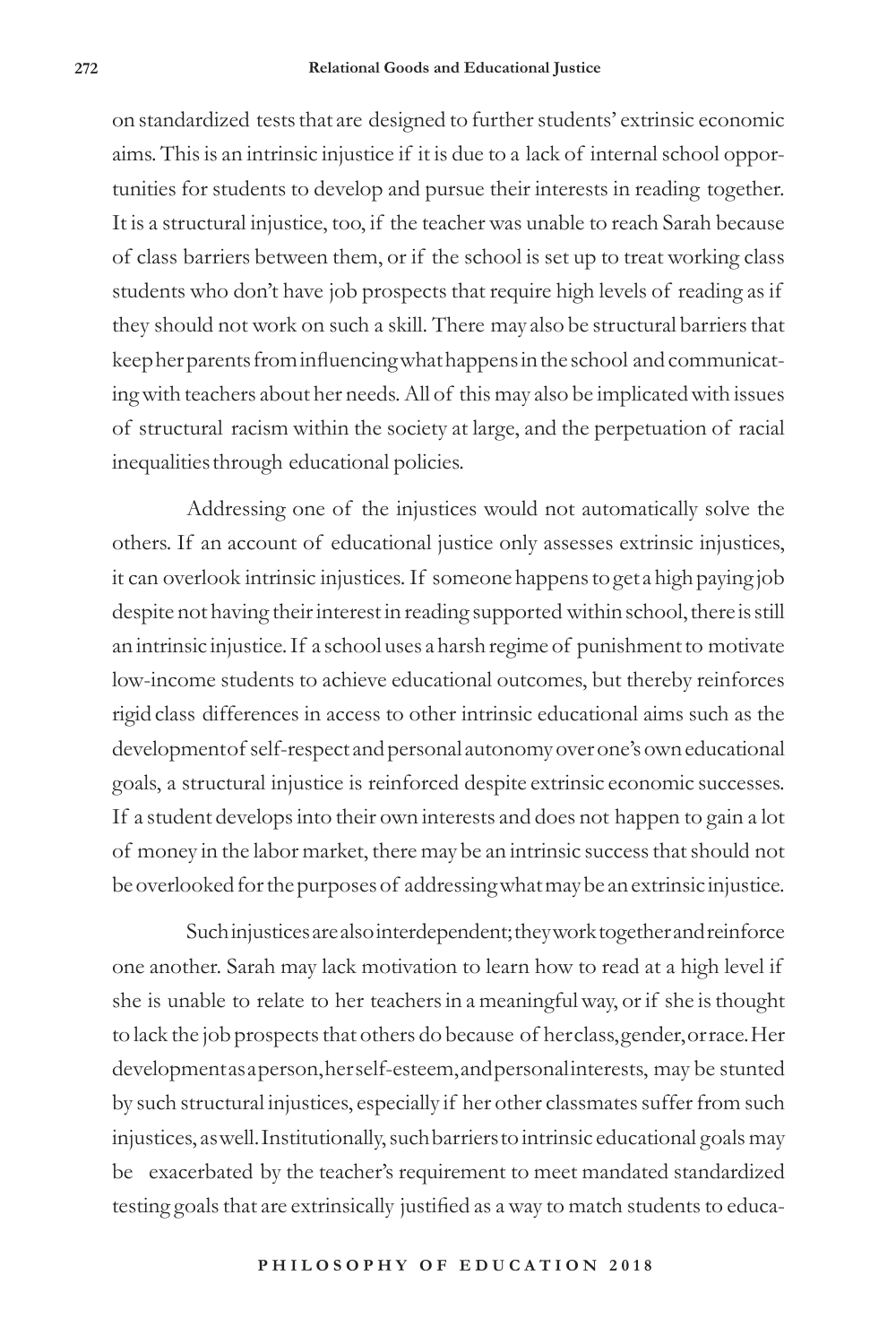tional and career paths. Because of this, Sarah may not even be able to participate in the economy to her fullest potential. The interdependence of these injustices is manifest within the relationships, policies, and practices within the school. The barriers to Sarah's educational development are social, institutional, and structural all at once; they are not merely a function of resource distributions. This is because educational development happens through relationships, and those relationships are shaped by extrinsic, intrinsic, and structural factors. The relationships among students, and between teachers and students, are shaped by the actions and judgements of those within those relationships, as well as the substantive context of those relationships, and the policies that apply to them in their institution. The nature of those relationships is affected by resource distributions within the educational institution, but the effects of those distributions do not determine how those relationships will be, nor whether individuals can, or will, live up to relational normative standards. Comparative justice, in focusing on distributable educational goods, hence cannot capture the irreducibility and interdependence of extrinsic, intrinsic, and structural injustices as they are manifest within such relationships. Accounts that articulate educational justice fundamentally in distributive terms will obscure the non-comparative, relational facets of education that should be part of an account of educational justice given their role in supporting the intrinsic aims of education, such as individuals' development.

Relational justice is better equipped than comparative justice to capture the irreducibility and interdependence of such injustices. Relational justice articulates not how to obtain the right distribution between people, but how to bring about the right relations among them. In education, this requires an articulation of educational aims in particular (e.g. individual development), how they are separate from other institutional goals such as economic success, what intrinsic normative standards are justified within educational practices to support such aims, and how these are in tension with other aspects of the world such as structural inequalities that constrain the choices of individuals. If education reaches distributive outcomes, it does so at least in part through relationships within a substantive social context.23 Yet we cannot redistribute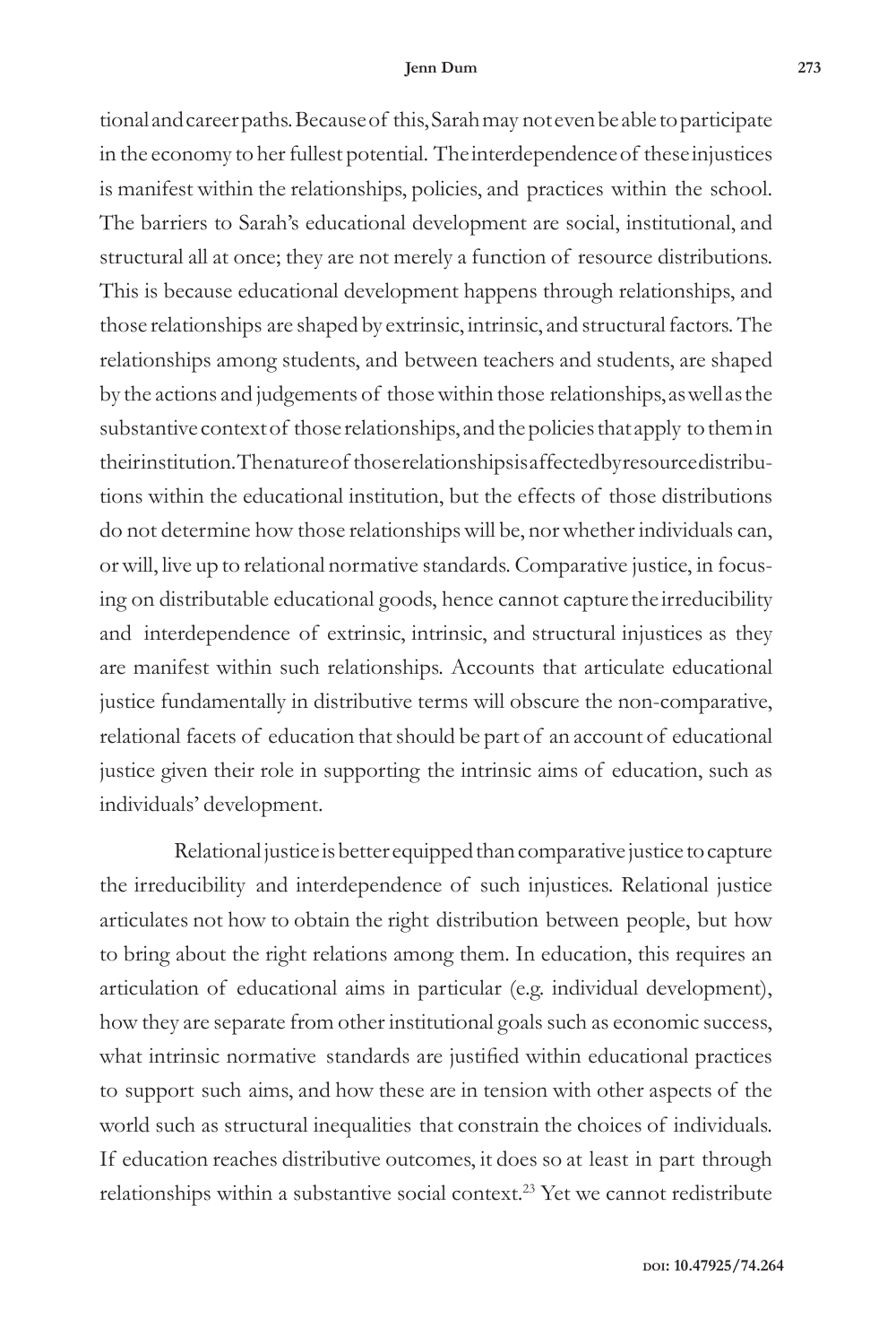meaningful relationships, experiences, an optimistic mindset, and motivation to pursue goals between individual students. Furthermore, redistributing educational resources to address one problem, such as an extrinsic injustice, will not necessarily address the other injustices that are present and that separately contribute to the extrinsic injustice. In fact, there is the potential to worsen other injustices by focusing on one at a time and using distributive standards to redistribute resources, or change educational methods, without paying attention to the ways that educators, parents, and students actually make use of such resources or methods in substantive social contexts.

1 For defenses of distributive standards of educational justice, see: Harry Brighouse, *School Choice and Social Justice* (New York: Oxford University Press, 2000); Harry Brighouse, "Educational Equality and Justice," in *A Companion to the Philosophy of Education*, ed. Randall Curren, 471–86 (Malden: Blackwell, 2003); Amy Gutmann, *Democratic Education*  (Princeton: Princeton University Press, 1987); Elizabeth Anderson, "Fair Opportunity in Education: A Democratic Equality Perspective," *Ethics* 117, no. 4 (2007): 595–622; Debra Satz, "Equality, Adequacy and Education for Citizenship," *Ethics* 117, no. 4 (2007): 623–48; Gina Schouten, "Fair Educational Opportunity and the Distribution of Natural Ability: Toward a Prioritarian Principle of Educational Justice," *Journal of Philosophy of Education* 46, no. 3 (2012): 472–91; Gina Schouten and Harry Brighouse, "The Relationship Between Philosophy and Evidence in Education," *Theory and Research in Education* 13, no. 1 (2014): 1–18; Harry Brighouse and Adam Swift, "Educational Equality Versus Educational Adequacy: A Critique of Anderson and Satz," *Journal of Applied Philosophy*  26, no. 2 (2009): 117–28.

2 In this article I do not defend at length the claim that contemporary accounts (such as those in note 1) do have a tendency to treat education as a distributive mechanism; elsewhere, I have engaged with this claim at greater length. See: Jenn Dum, "Ends, Principles, and Causal Explanation in Educational Justice," *Ethics and Education* 12, no. 2 (2017): 184–200. 3 I have elaborated on this elsewhere in Jenn Dum and Robert Guay, "Hegel and Honneth's Theoretical Deficit: Education, Social Freedom and the Institutions of Modern Life," *Hegel Bulletin* 38, no. 2 (2017): 293–317.

4 E.g., Kohlberg, Lawrence, and Rochelle Mayer, "Development as the Aim of Education," *Harvard Educational Review* 42, no .4 (1972): 442–96; Patricia Gurin, Eric L. Dey, Sylvia Hurtado, and Gerald Gurin, "Diversity and Higher Education: Theory and Impact on Educational Outcomes," *Harvard Educational Review* 72, no. 3 (2002): 330–66; Del Franco, Nicoletta, "Aspirations and Self-Hood: Exploring The Meaning of Higher Secondary Education for Girl College Students In Rural Bangladesh," in *Migration, Education, and Socio-Economic Mobility*, ed. Nitya Rao, 11–30 (London: Routledge, 2012); Nitya Rao, "Aspiring for Distinction: Gendered Educational Choices in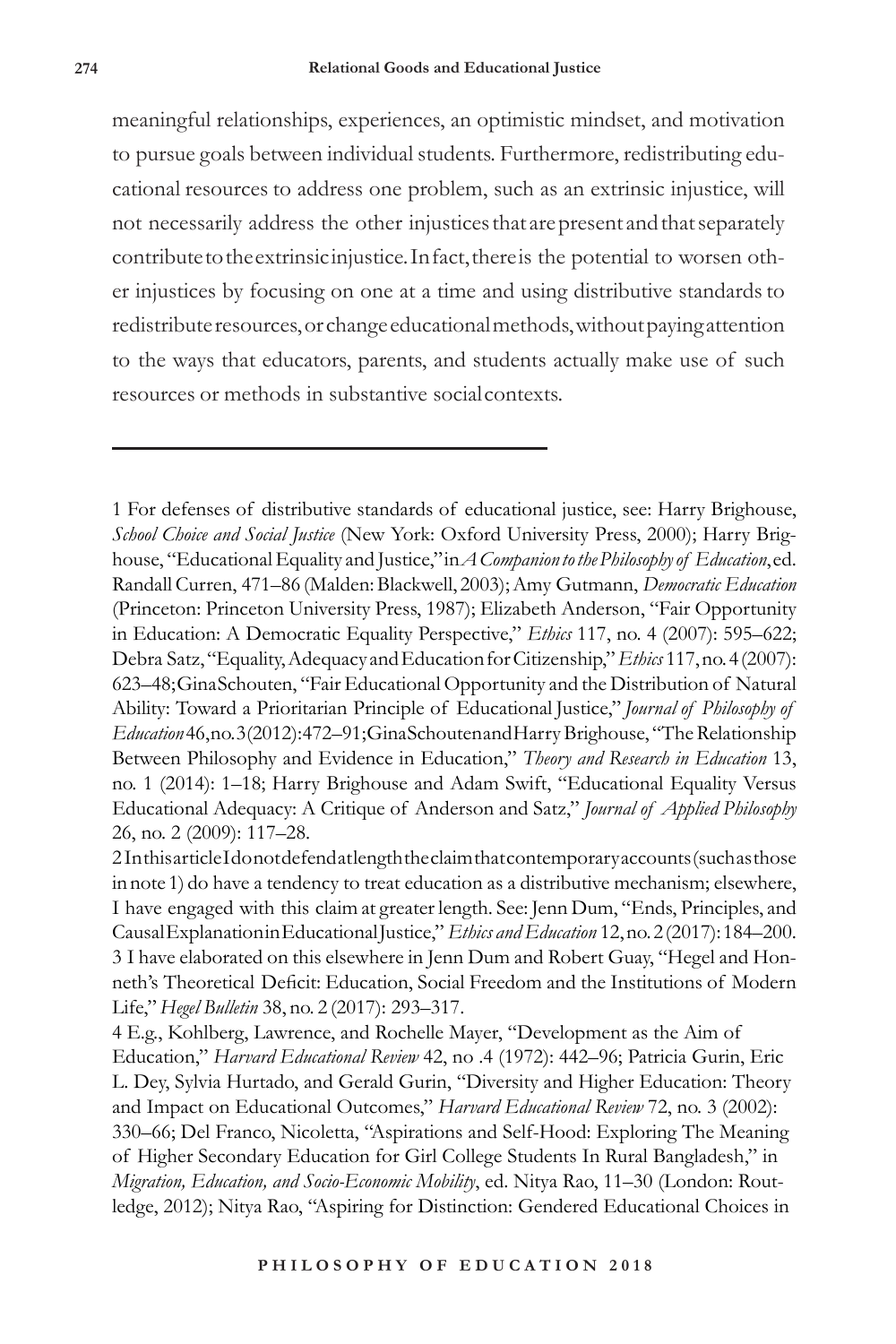an Indian Village," in *Migration, Education, and Socio-Economic Mobility*, ed. Nitya Rao, 31–48 (London: Routledge, 2012).

5 See: David Baker, *The Schooled Society: The Educational Transformation of Global Culture* (Stanford: Stanford University Press, 2014); David Kamens, "The Expanding Polity: Theorizing the Links between Expanded Higher Education and the New Politics of the Post-1970s," *American Journal of Education* 116, no. 2 (2009): 99–124; Dum and Guay, "Hegel and Honneth's Theoretical Deficit."

6 See note 2.

7 E.g., Gene Glass Berliner, et al., "Money Doesn't Matter!," in *50 Myths & Lies That Threaten America's Public Schools* (New York: Teachers College Press, 2014); Laura Mazzoli Smith, Liz Todd, and Karen Laing, "Students' Views on Fairness in Education: The Importance of Relational Justice and Stakes Fairness," *Research Papers in Education* (Mar 2017), https://doi.org/10.1080/02671522.2017.1302500; Susan L. Robertson and Roger Dale, "The Social Justice Implications of Privatisation in Education Governance Frameworks: A Relational Account," *Oxford Review of Education* 39, no. 4 (2013): 426–45.

8 Charles Bingham, *Authority is Relational* (Albany: SUNY Press, 2008).

9 E.g., Sharon Lamb, "Toward a Sexual Ethics Curriculum: Bringing Philosophy and Society to Bear on Individual Development," *Harvard Educational Review* 80, no. 1 (2010): 81–141; Hana Kawai, Emily Taylor, "The Work Children Do: Unpacking Gendered Conflict in an Elementary Classroom," *Harvard Educational Review* 81, no. 4 (2011): 646–786.

10 E.g., Gill Rutherford, "Doing Right by Teacher Aides, Students with Disabilities, and Relational Social Justice," *Harvard Educational Review* 81, no. 1 (2011): 95–151; Luo Yun, Zhong Jingxun, and Zeng Rongguang, "An Examination of Distributive and Relational Justice in the Issue of Education Fairness for Urban Migrant Workers' Children," *Chinese Education & Society* 50 (2017): 368–92.

11 Anthony Laden, "Learning to be Equal: Just Schools as Schools of Justice," in *Education, Justice, and Democracy*, eds. Danielle Allen and Rob Reich, 62–79 (Chicago: University of Chicago Press, 2013).

12 Axel Honneth, *Freedom's Right: The Social Foundations of Democratic Life*, trans. Joseph Ganahl (New York: Columbia University Press, 2014).

13 Chris Lebron, "Thoughts on Racial Democratic Education and Moral Virtue," Theory and Research in Education 13, no. 2 (2015): 155–14.

14 Danielle Allen, *Talking to Strangers: Anxieties of Citizenship since Brown v. Board of Education* (Chicago: The University of Chicago Press, 2004).

15 Gutmann, *Democratic Education*.

16 Laden, "Learning to be Equal."

17 Randall Curren, "Judgement and the Aims of Education," *Social Philosophy and Policy* 31, no. 1 (2014): 36–59.

18 See note 5.

19 Anderson, "Fair Opportunity"; Elizabeth Anderson, *The Imperative of Integration* (Princeton: Princeton University Press, 2010); Meira Levinson, *No Citizen Left Behind* (Cambridge: Harvard University Press, 2014); Melissa Williams, "Citizenship as Identity, Citizenship as Shared Fate, and the Functions of Multicultural Education,"